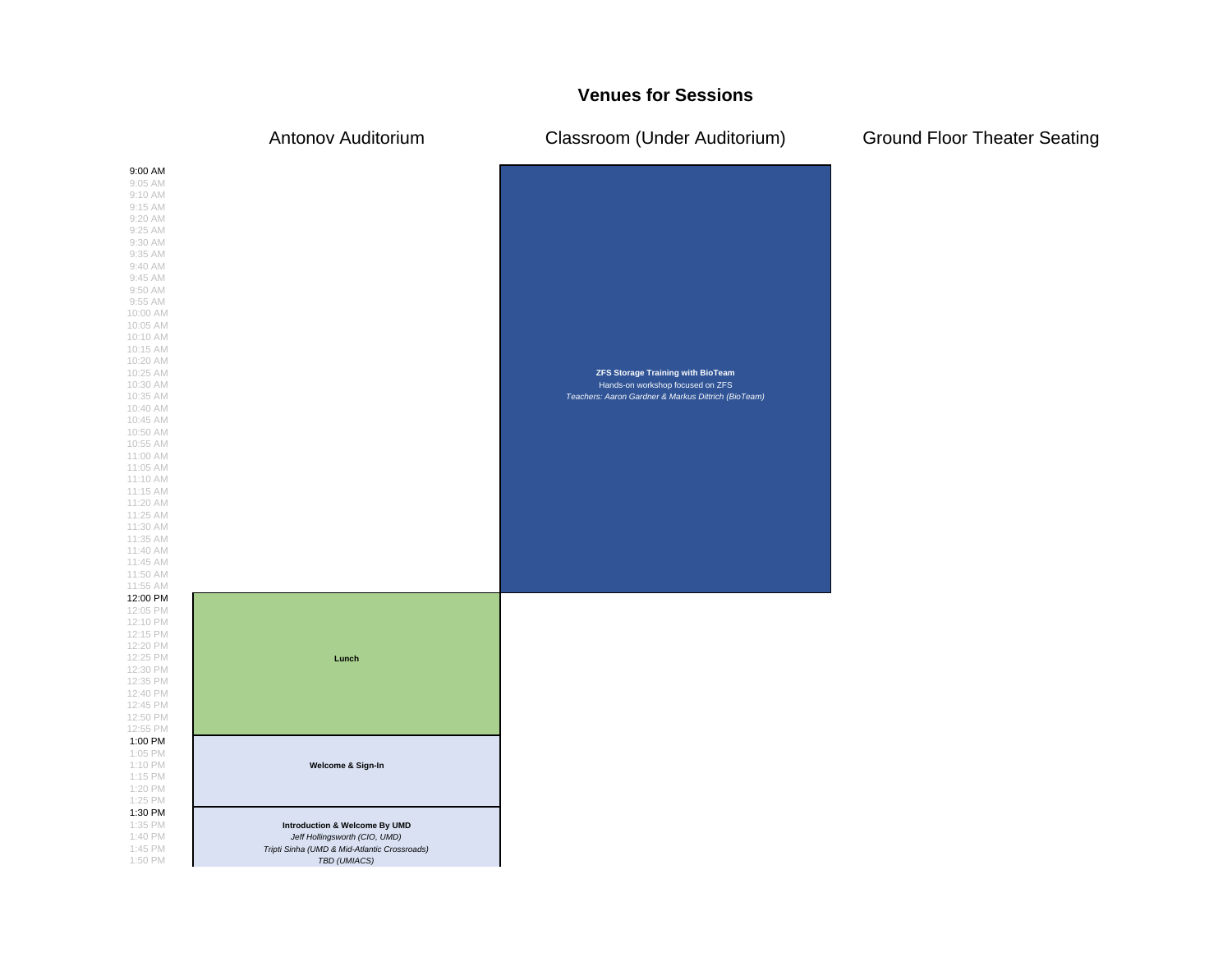

Brendan Iribe Center